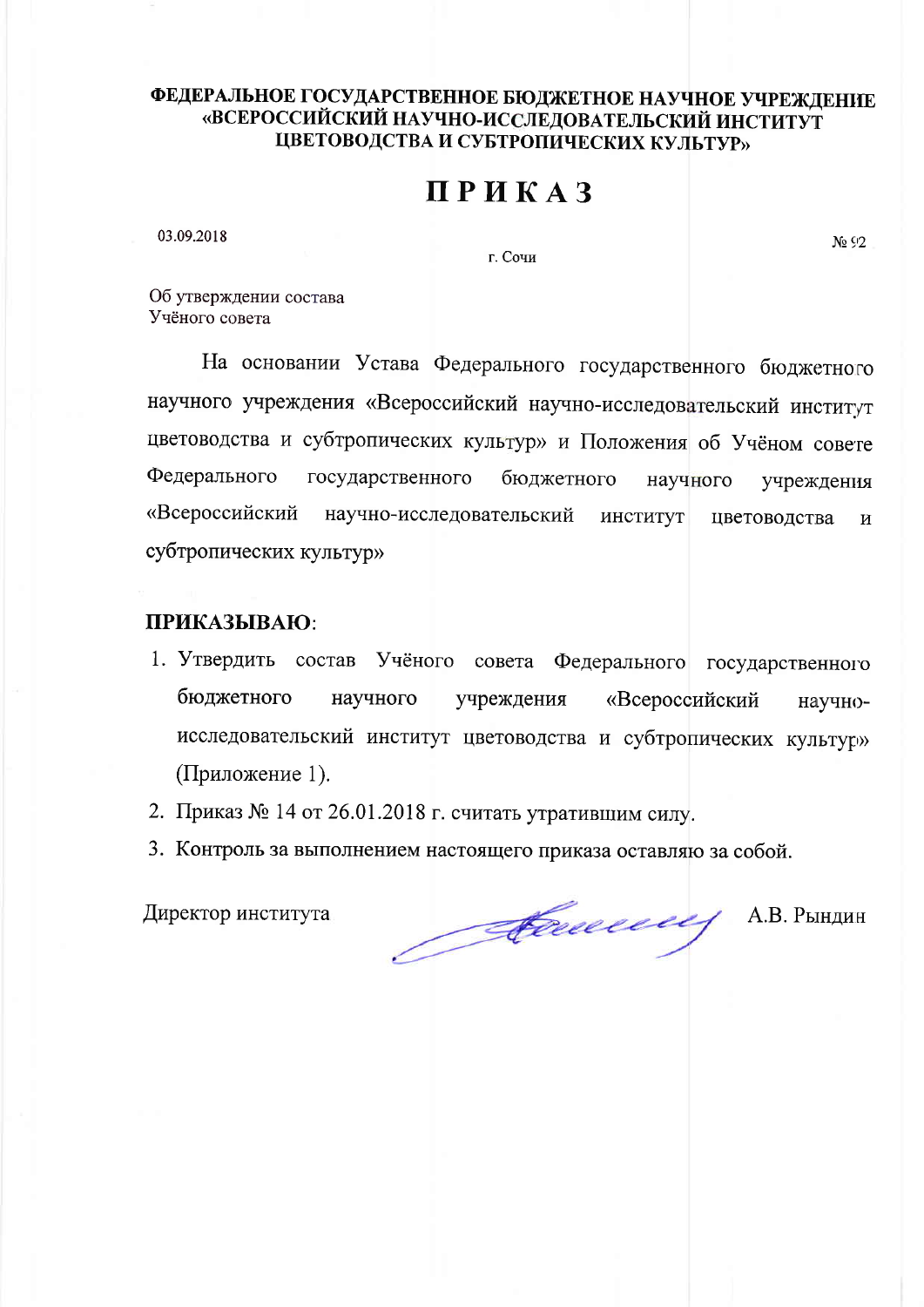**КВЕРЖДАЮ STOD DIVELLY BHIMMINCK** eed A.B. Рынлин 2018 г.

## COCTAB Ученого совета

Федерального государственного бюджетного научного учреждения «Всероссийского научно-исследовательского института цветоводства и субтропических культур»

РЫНДИН Алексей Владимирович

КАРПУН Наталья Николаевна

СЛЕПЧЕНКО Наталья Александровна

БЕЛОУС Оксана Геннальевна

**БЕСЕДИНА** Тина Давидовна

**ГОРШКОВ** Вячеслав Михайлович

**ГРЕБЕНЮКОВ** Сергей Николаевич

**ГУТИЕВА** Надежда Михайловна

КОЗЛОВА Наталья Васильевна

КУЛЯН Раиса Васильевна

МАЛЮКОВА Людмила Степановна

**MOXHO** Валентина Сергеевна директор института, доктор сельскохозяйственных наук, академик РАН, председатель ученого совета

заместитель директора института по науке, кандидат биологических наук, заместитель председателя ученого совета

Ученый секретарь института, кандидат биологических наук, ученый секретарь

главный научный сотрудник лаборатории биотехнологии, физиологии и биохимии растений, доктор биологических наук

заведующая проектно-технологическим отделом, доктор сельскохозяйственных наук

главный научный сотрудник отдела субтропических и южных плодовых культур, доктор сельскохозяйственных наук

заместитель директора по общим вопросам

заведующая селекцентром, заведующая отделом сад-музей «Дерево Дружбы», кандидат сельскохозяйственных наук

заведующая лабораторией агрохимии и почвоведения, кандидат биологических наук

заведующая лабораторией селекции плодовых культур отдела субтропических и южных плодовых культур, кандидат сельскохозяйственных наук

главный научный сотрудник лаборатории агрохимии и почвоведения, доктор биологических наук, профессор РАН

ведущий научный сотрудник лаборатории селекции цветочно-декоративных культур отдела цветоводства, кандидат сельскохозяйственных наук